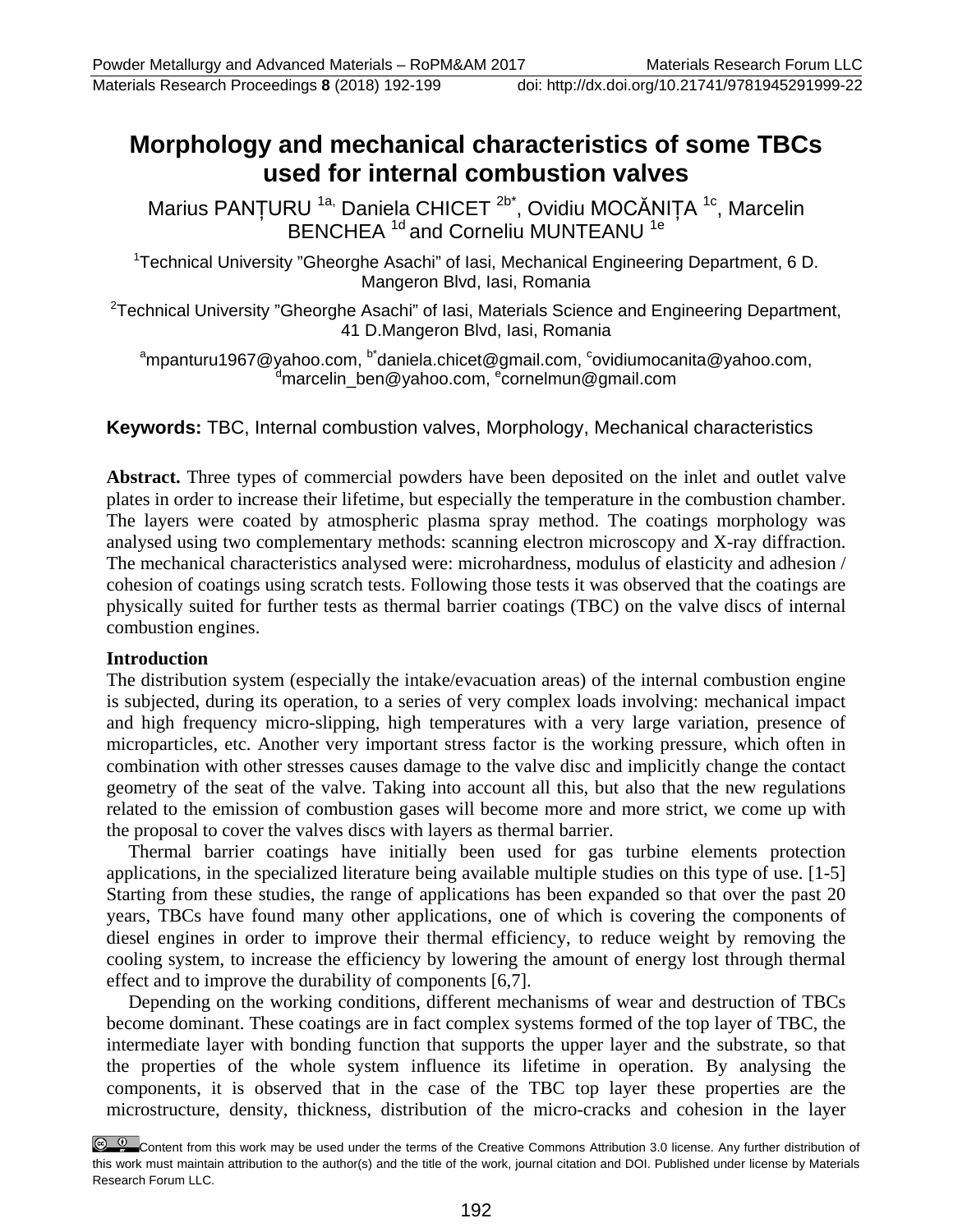Materials Research Proceedings **8** (2018) 192-199 doi: http://dx.doi.org/10.21741/9781945291999-22

(between splats that form it). In the case of the bonding layer, it is the oxidation resistance, the density of the layer, its thickness and the surface roughness [8]. An equally important role for lifetime in operation is the difference in thermal expansion, the residual stresses of the system, but also its geometry. [9,10]

The most commonly element used and studied for this type of application is zirconia, because it exhibits a high coefficient of thermal expansion and low thermal conductivity, the last one due to the presence of micropores according to the studies of Zhou et al. [11] The most successful material used is currently yttrium-stabilized zirconia (YSZ) [12].

Thus, in the present study, three types of TBCs were deposited on the discs of the intake and exhaust valve are analysed by the atmospheric plasma jet deposition method (APS) and studied in order to observe their properties: the morphology - analysed by two complementary methods: scanning electron microscopy and X-ray diffraction, and the mechanical characteristics microhardness, modulus of elasticity and adhesion / cohesion of coatings.

#### **Materials and methods**

The three types of coating systems with TBC role proposed for study were deposited on the discs of the intake and exhaust valves by the atmospheric plasma jet deposition method (APS) using the following materials (all of them are commercial powders, manufactured by Metco Oerlikon):

- the bonding layer, common for all samples was produced from  $Al_2O_3$ -NiAl powder;

- the top coat for sample 1 (S1), was produced from  $Cr_2C_3$  – NiCr powder;

- the top coat for sample 2 (S2), was produced from MgZrO - NiCr powder;

- the top coat for sample 3 (S3), was produced from ZrO - CaO powder.

There were used as substrate discs of intake or exhaust valves, organized as 3 sets of four intake valves and four exhaust valves. The coatings were produced using the facility SPRAYWIZARD 9MCE for atmospheric plasma spraying.

The coating morphology was analysed using two complementary methods: scanning electron microscopy with the Quanta 200 3D microscope (FEI, The Netherlands, 2009) using the Low Field Detector at 1000x/5000x magnification or Z contrast and X-ray diffraction with the XPERT PRO MD (Panalitycal, Netherlands, 2009) diffractometer.

The mechanical characteristics analysed were: microhardness, modulus of elasticity (by indentation) and adhesion / cohesion of coatings using scratch tests, all tests being carried out with the UMTR 2M-CTR Microtribometer, using an indenter with diamond tip Rockwell type, and a force of 20N (for indentation), respectively 10N for scratch (Progressive Load Scratch Test mode).

## **Results**

As mentioned before, the microstructure of the top coat is one of the elements that influence the lifetime and the functionality of the coating system. The secondary electron images of the samples surfaces realised at different magnification are presented in Fig. 1, 2 and 3.

In the case of all three samples, the specific structure of the coatings made by thermal deposition formed by splashes (resulted from the partial or total melting of the powders used), micro-cracks and pores of different sizes is observed.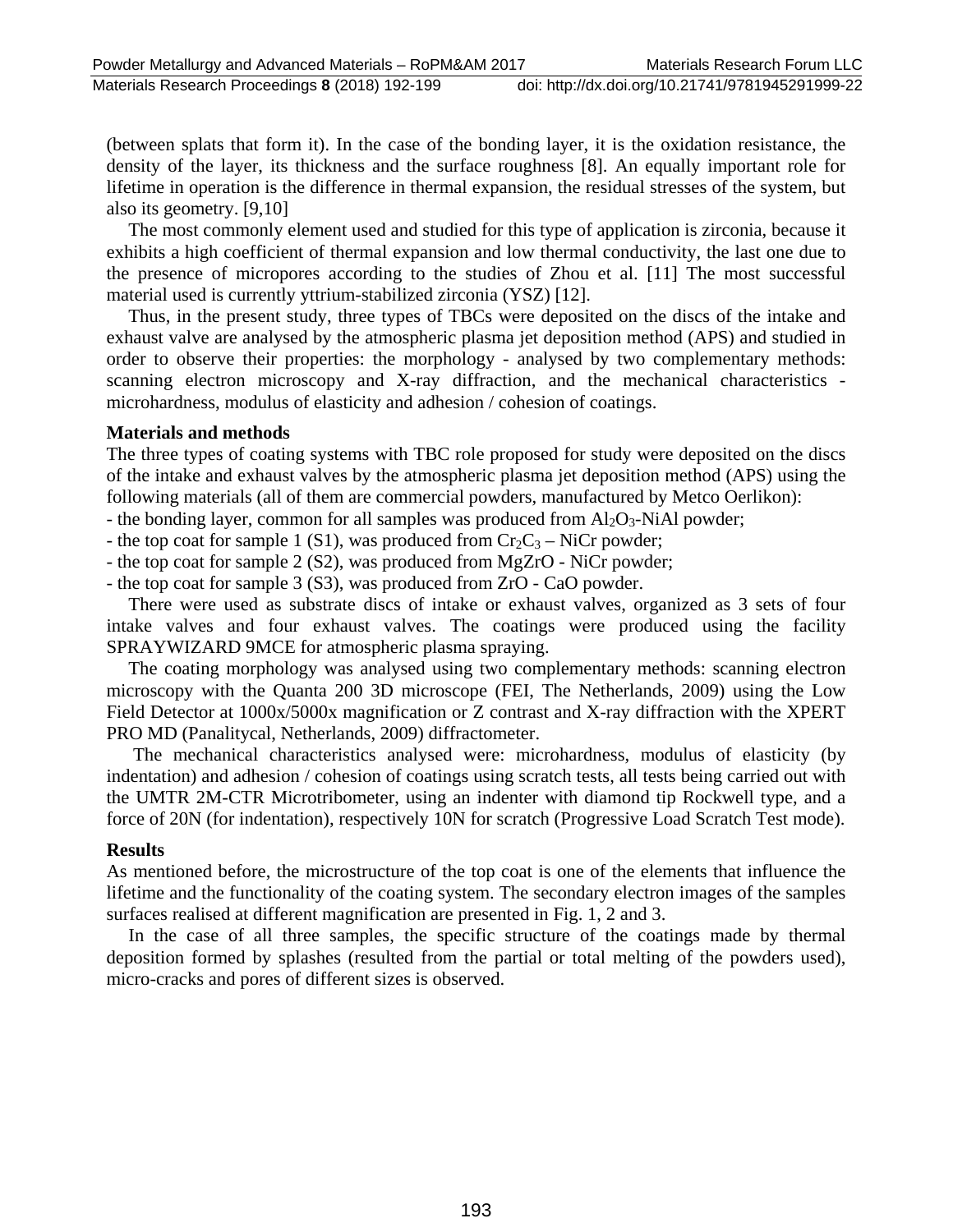Materials Research Proceedings **8** (2018) 192-199 doi: http://dx.doi.org/10.21741/9781945291999-22



**Fig. 1.** Typical SEM images of S1 ( $Cr_2C_3 - NiCr$ ) coatings surface morphology:a)1000x; b)5000x.



**Fig. 2.** Typical SEM images of S2 (MgZrO–NiCr) coatings surface morphology: a)1000x; b)5000x.



**Fig. 3.** Typical SEM images of S3 (ZrO - CaO) coatings surface morphology: a)1000x; b)5000x.

Fig. 4 presents the XRD patterns resulted for the three types of thermal barrier coatings studied in the present article.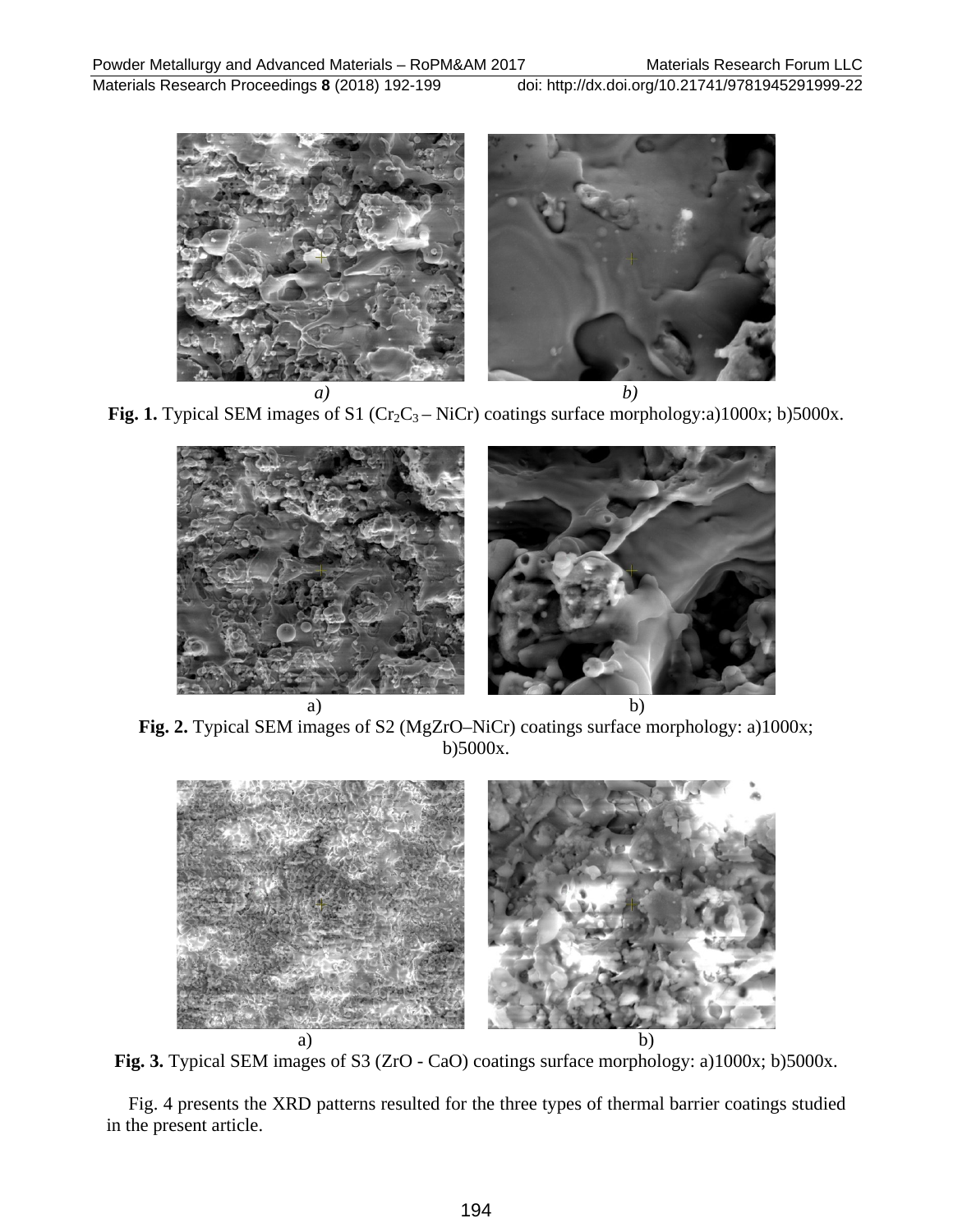

**Fig. 4.** XRD patterns: a) S1 ( $Cr_2C_3 - NiCr$ ); b) S2 (MgZrO – NiCr); c) S3 (ZrO – CaO).

The following phases are observed on the XRD patterns:

• for the Cr<sub>2</sub>C<sub>3</sub> – NiCr coating: chromium carbides (orthorhombic Cr<sub>3</sub>C<sub>2</sub> and Cr<sub>7</sub>C<sub>3</sub>) and intermetallic compound (tetragonal  $\delta$ -Cr<sub>7</sub>Ni<sub>3</sub>). The chromium carbides in Ni matrix are used with success at temperatures higher than 540 °C [13] and are sustained for the thermal barrier role from the intermediate layer based on  $Al_2O_3$ ;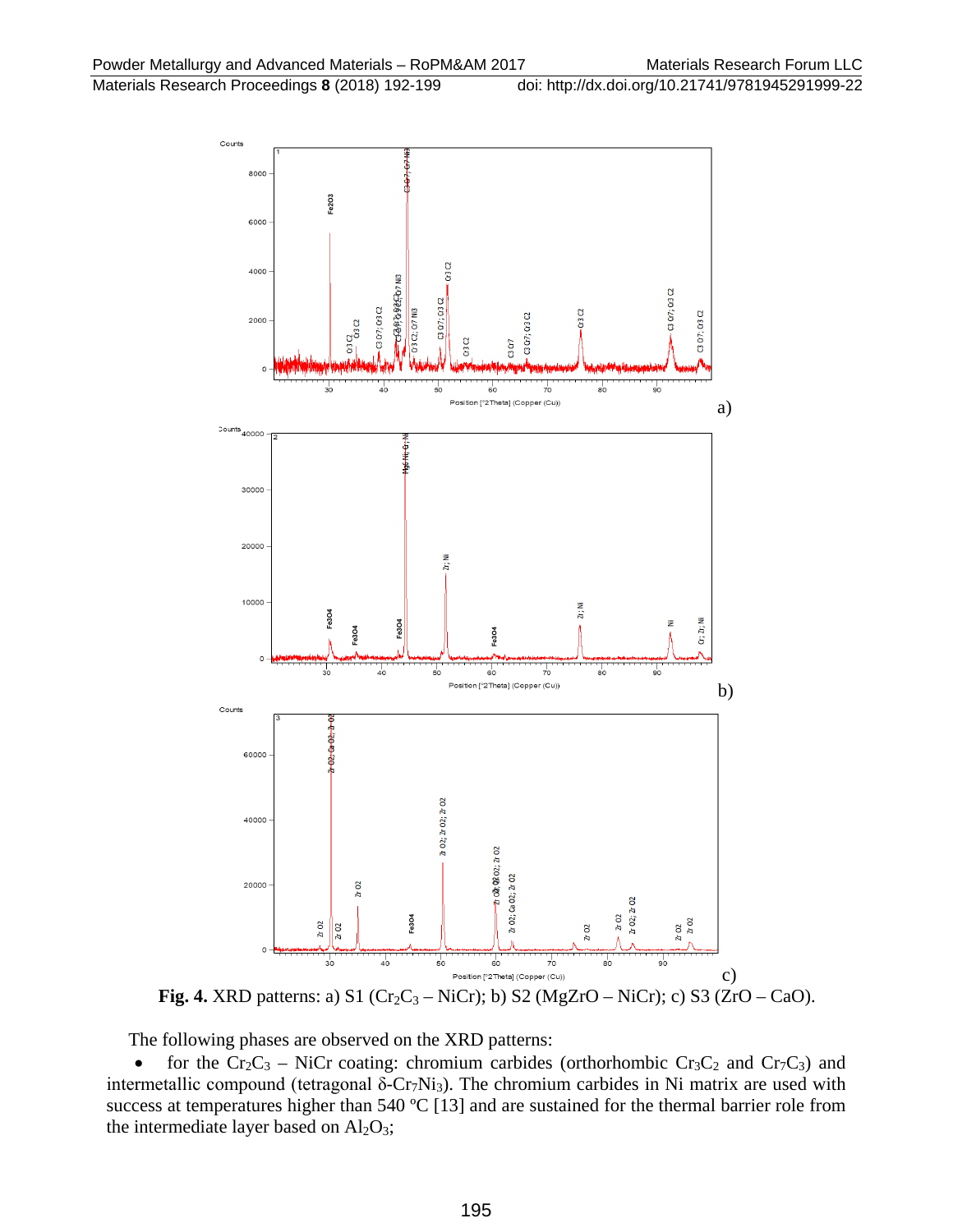• for the MgZrO – NiCr coating: metallic and intermetallic compound of cubic structure (Cr, Mg<sub>6</sub>Ni, Ni, β-Zr);

• for the  $ZrO - CaO$  coating: oxides (tetragonal  $CaO<sub>2</sub>$  and  $ZrO<sub>2</sub>$  and monoclinic  $ZrO<sub>2</sub>$ ).

There were observed also some iron-oxide contaminants ( $Fe<sub>2</sub>O<sub>3</sub>$ ,  $Fe<sub>3</sub>O<sub>4</sub>$ ) on the samples, caused by handling and storing the samples after dismantling them from the coating devices.

| Coating<br>type | E value for 3 points<br>(GPa) |       |       | Average E<br>value (GPa) | <b>Microhardness value</b><br>in 3 points $(GPa)$ |       |       | Average<br>microhardness<br>value (GPa) |
|-----------------|-------------------------------|-------|-------|--------------------------|---------------------------------------------------|-------|-------|-----------------------------------------|
|                 | 69,06                         | 53,57 | 67,88 | 63,50                    | 1,297                                             | 0.938 | 1,306 | 1,180                                   |
|                 | 61,03                         | 53,74 | 51,13 | 55.3                     | 0,817                                             | 0.711 | 0,721 | 0,749                                   |
|                 | 72.94                         | 82.29 | 55.12 | 70,11                    | 1.369                                             |       | 1.038 | 1,307                                   |

**Table 1.** Coatings microhardness and modulus of elasticity



**Fig. 5.** "Load – depth" indentation curves for three points (1, 2 and 3): a) S1; b) S2; c) S3.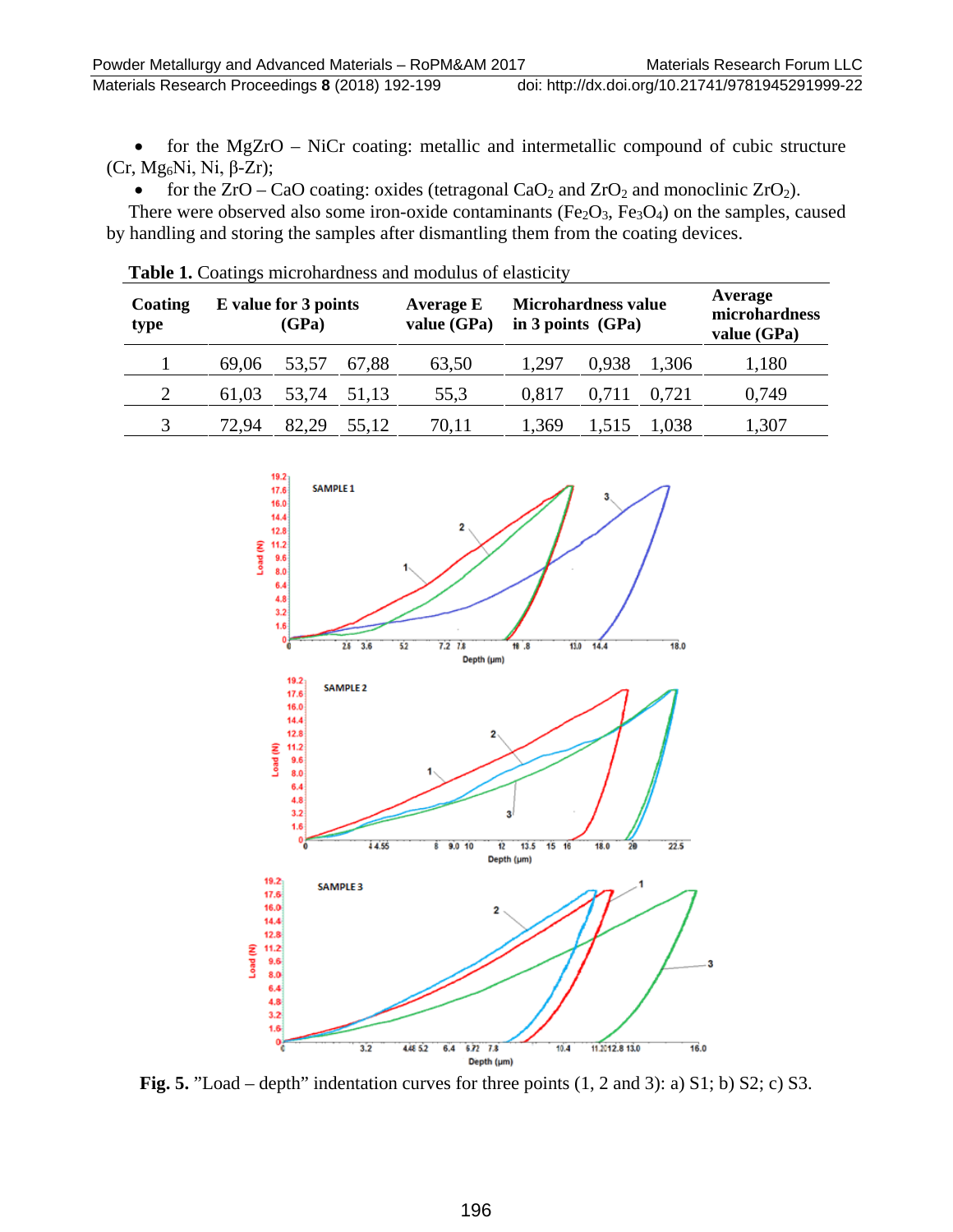Materials Research Proceedings **8** (2018) 192-199 doi: http://dx.doi.org/10.21741/9781945291999-22

The microindentation results are presented in table 1 and in Fig. 5. In Table 1 are synthesized the measurements of coatings microhardness and modulus of elasticity resulted from the microindentation tests. Comparatively, the smallest value of the microhardness is observed in case of the sample 2 – the MgZrO – NiCr coating, which can be explained in terms of the lamellar and porous structure specific to the thermal spray coatings.

It is obvious that the "load – depth" indentation curves are not following a similar path, thus we can conclude that the microstructure is not perfectly homogenous and uniform, presenting surface variations.





**Fig. 8.** SEM images of the: ZrO – CaO coating at the final (a, 100x) and start point (b, c, 1000x)

Fig. 6, 7, 8 presents the scratch mark aspects resulted after the scratch tests, observed at the beginning and at the end of the scratch marks, for each of the three layers. It is observed that in the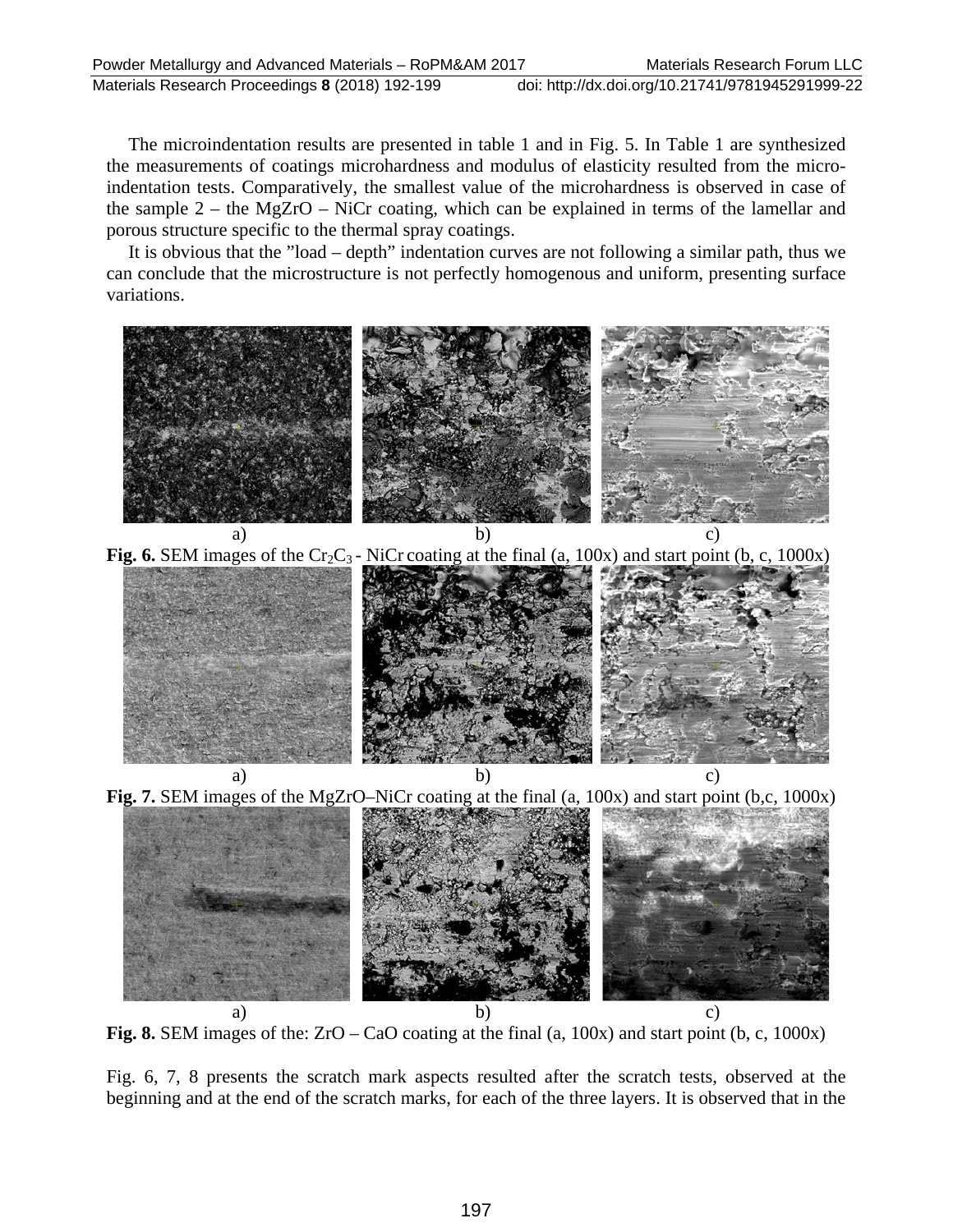start points, where the applied force is maximum, the coatings exhibited some plastic deformations in case of samples 1 and 2 and some delaminations in case of sample 3.

### **Summary**

The structure of these coatings is lamellar, specific to layers made by thermal deposition in the plasma jet, and the component phases in the three cases can provide both the resistance to thermal and mechanical stresses,

On the basis of the SEM images, we can state that in the case of samples 1 and 2 only slight deformation of the layer deposited as thermal barrier occurred; the bonding layer was not exposed. The same cannot be said in case of sample 3, where we observe on both the secondary electron images (a and c) and those made in phase contrast (b and d) that the bonding layer was exposed after the type test scratch. Following those tests it was observed that the coatings are physically suited for further tests as thermal barrier coatings on the valve discs of internal combustion engines.

## **References**

[1] S.M. Meier, D.K. Gupta, The Evolution of Thermal Barrier Coatings in Gas Turbine Engine Applications, J. Eng. Gas Turbine Power Trans. 116 (1994) 250–257. https://doi.org/10.1115/1.2906801

[2] J.R. Nicholls, Advances in coating design for high-performance gas turbines, MRS Bull., 28 (2003) 659–670. https://doi.org/10.1557/mrs2003.194

[3] I. Gurrappa, A. Sambasiva Rao, Thermal barrier coatings for enhanced efficiency of gas turbine engines, Surf. Coat. Technol. 201 (2006) 3016–3029. https://doi.org/10.1016/j.surfcoat.2006.06.026

[4] M.J. Pomeroy, Coatings for gas turbine materials and long term stability issues, Mater. Des. 26 (2005) 223–231. https://doi.org/10.1016/j.matdes.2004.02.005

[5] G.W. Goward, Progress in coatings for gas turbine airfoils, Surf. Coat. Technol. 108–109 (1998) 73–79. https://doi.org/10.1016/S0257-8972(98)00667-7

[6] I. Kvernes, E. Lugscheider, Thick Thermal Barrier Coatings for Diesel Engines, Surf. Eng. 11 (1995) 296–300. https://doi.org/10.1179/sur.1995.11.4.296

[7] D.W. Parker, Mater. Des. 13 (1992) 345–351. https://doi.org/10.1016/0261-3069(92)90005-3

[8] M. Ekström, A. Thibblin, A. Tjernberg, C. Blomqvist, S. Jonsson, Evaluation of internal thermal barrier coatings for exhaust manifolds, Surf. Coat. Technol. 272 (2015) 198–212. https://doi.org/10.1016/j.surfcoat.2015.04.005

[9] R.A. Miller, Oxidation‐Based Model for Thermal Barrier Coating Life, J. Am. Ceram. Soc. 67 (1984) 517–521. https://doi.org/10.1111/j.1151-2916.1984.tb19162.x

[10] K.A. Khor, Y.W. Gu, Thermal properties of plasma-sprayed functionally graded thermal barrier coatings, Thin Solid Films 372 (2000) 104–113. https://doi.org/10.1016/S0040- 6090(00)01024-5

[11] C. Zhou, N. Wang, Z. Wang, S. Gong, H. Xu, Thermal cycling life and thermal diffusivity of a plasma-sprayed nanostructured thermal barrier coating, Scripta Mater. 51 (2004) 945–948. https://doi.org/10.1016/j.scriptamat.2004.07.024